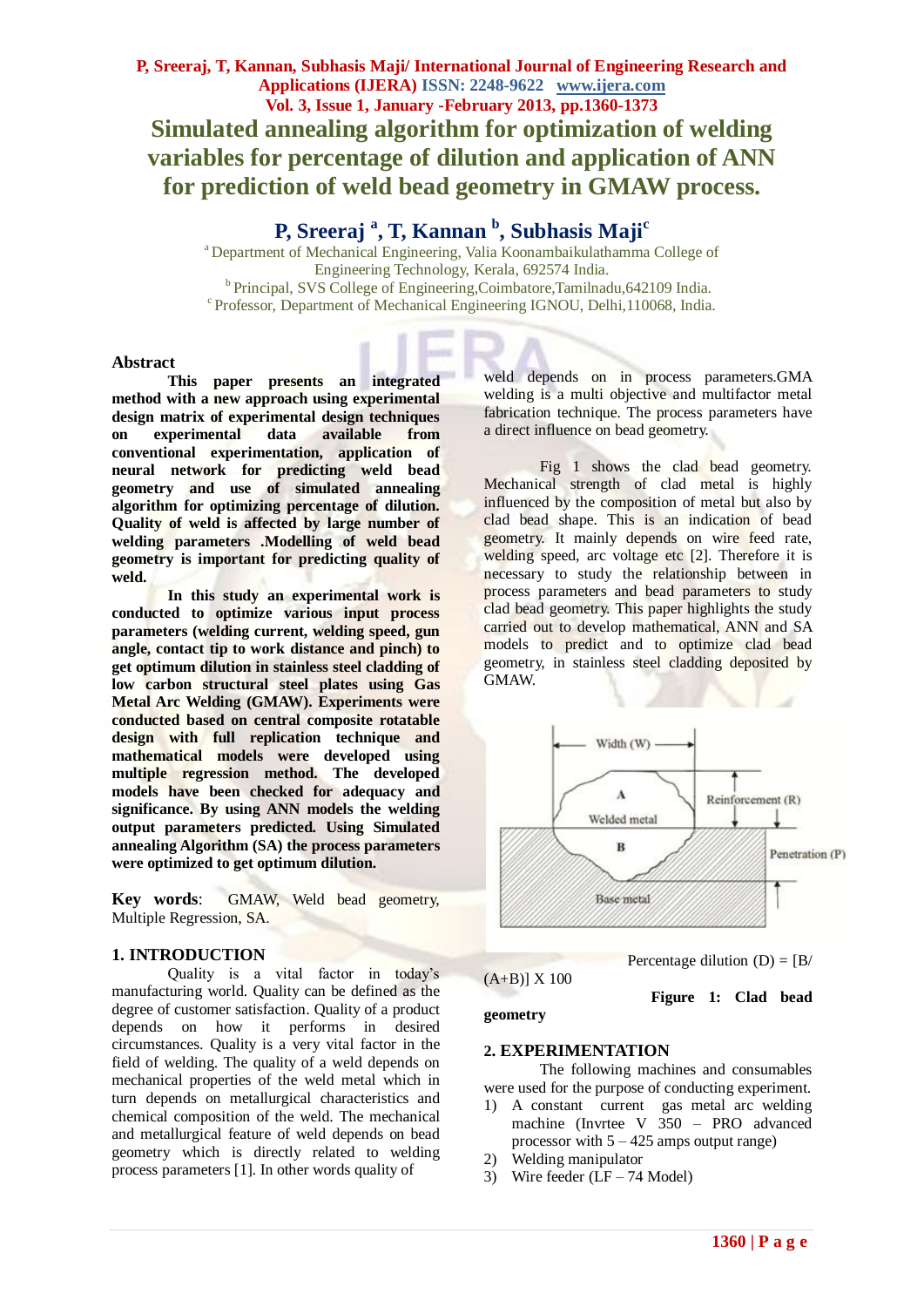- 4) Filler material Stainless Steel wire of 1.2mm diameter ( $ER - 308$  L).
- 5) Gas cylinder containing a mixture of 98% argon and 2% of oxygen.
- 6) Mild steel plate (grade  $IS 2062$ )

Test plates of size 300 x 200 x 20mm were cut from mild steel plate of grade IS – 2062 and one of the surfaces is cleaned to remove oxide and dirt before cladding. ER-308 L stainless steel wire of 1.2mm diameter was used for depositing the clad beads through the feeder. Argon gas at a constant flow rate of 16 litres per minute was used for shielding [3]. The properties of base metal and filler wire are shown in Table 1. The important and most difficult parameter found from trial run is wire feed rate. The wire feed rate is proportional to current. Wire feed rate must be greater than critical wire feed rate to achieve pulsed metal transfer. The

relationship found from trial run is shown in equation (1). The formula derived is shown in Fig 2. Wire feed rate  $= 0.96742857$ 

\*current + 79.1  $\qquad \qquad$  ------------------------ (1)

The selection of the welding electrode wire based on the matching the mechanical properties and physical characteristics of the base metal, weld size and existing electrode inventory [4]. A candidate material for cladding which has excellent corrosion resistance and weld ability is stainless steel. These have chloride stress corrosion cracking resistance and strength significantly greater than other materials. These have good surface appearance, good radiographic standard quality and minimum electrode wastage. Experimental design used for this study is shown in Fig 3 and importance steps are briefly explained.

| Table 1: Chemical Composition of Base Metal and Filler Wire |  |
|-------------------------------------------------------------|--|
|-------------------------------------------------------------|--|

| Elements, Weight % |               |           |       |       |       |       |       |      |       |
|--------------------|---------------|-----------|-------|-------|-------|-------|-------|------|-------|
| Materials          | $\mathcal{C}$ | <b>SI</b> | Mn    |       | S     | Al    | Cr    | Mo   | Ni    |
| IS 2062            | 0.150         | 0.160     | 0.870 | 0.015 | 0.016 | 0.031 |       |      |       |
| <b>ER308L</b>      | 0.03          | 0.57      | 1.76  | 0.021 | 1.008 |       | 19.52 | 0.75 | 10.02 |



#### **3. PLAN OF INVESTIGATION**

The research work is carried out in the following steps [5] .Identification of factors ,finding the limit of process variables, development of design matrix, conducting experiments as per design matrix, recording responses, development of mathematical models, checking adequacy of developed models, and predicting the parameters using ANN and optimizing the process parameters using GA.

#### **3.1 Identification of factors and responses**

The basic difference between welding and cladding is the percentage of dilution. The properties of the cladding is the significantly influenced by dilution obtained. Hence control of dilution is important in cladding where a low dilution is highly desirable. When dilution is quite low, the final deposit composition will be closer to that of filler material and hence corrosion resistant properties of cladding will be greatly improved. The chosen factors have been selected on the basis to get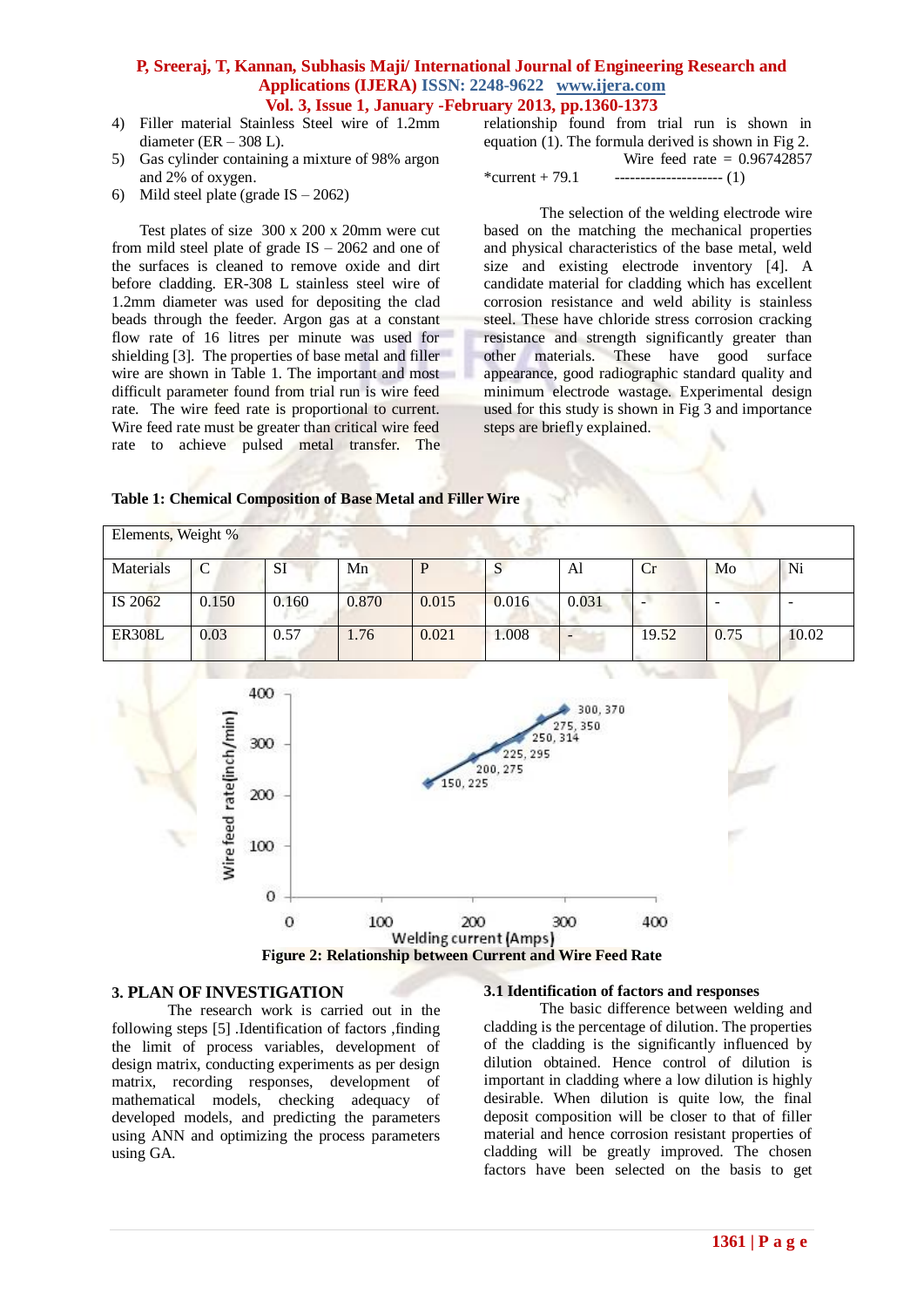minimal dilution and optimal clad bead geometry [1]. These are wire feed rate (W), welding speed (S), welding gun angle (T), contact tip to work to The following independently controllable process parameters were found to be affecting output parameters distance (N) and pinch (Ac), The responses chosen were clad bead width (W), height of reinforcement (R), Depth of Penetration. (P) and percentage of dilution (D). The responses were chosen based on the impact of parameters on final composite model.

#### **3.2 Finding the limits of process variables**

Working ranges of all selected factors are fixed by conducting trial run. This was carried out by varying one of factors while keeping the rest of

them as constant values. Working range of each process parameters was decided upon by inspecting the bead for smooth appearance without any visible defects. The upper limit of given factor was coded as -2. The coded value of intermediate values were calculated using the equation (2)

$$
X_i = \frac{2[2X - (X_{\text{max}} + X_{\text{min}})]}{(X_{\text{max}} - X_{\text{min}})]} \qquad \text{-----}
$$
 (2)

Where  $X_i$  is the required coded value of parameter  $X$ is any value of parameter from  $X_{min} - X_{max}$ .  $X_{min}$  is the lower limit of parameters and  $X_{\text{max}}$  is the upper limit parameters [4].

The chosen level of the parameters with their units and notation are given in Table 2.

| <b>Parameters</b>            | <b>Factor Levels</b> |                 |       |      |             |     |              |  |  |
|------------------------------|----------------------|-----------------|-------|------|-------------|-----|--------------|--|--|
|                              | Unit                 | <b>Notation</b> | $-2$  | $-1$ | $\mathbf 0$ |     | $\mathbf{2}$ |  |  |
| <b>Welding Current</b>       | A                    |                 | 200   | 225  | 250         | 275 | 300          |  |  |
| <b>Welding Speed</b>         | mm/min               | S               | 50ء   | 158  | 166         | 174 | 182          |  |  |
| Contact tip to work distance | mm                   | N               | 10    | 14   | 18          | 22  | 26           |  |  |
| Welding gun Angle            | Degree               | T               | 70    | 80   | 90          | 100 | 110          |  |  |
| Pinch                        |                      | Ac              | $-10$ | $-5$ | $\theta$    | 5   | 10           |  |  |

#### **Table 2: Welding Parameters and their Levels**

#### **3.3 Development of design matrix**

Design matrix chosen to conduct the experiments was central composite rotatable design. The design matrix comprises of full replication of  $2^5 (= 32)$ , Factorial designs. All welding parameters in the intermediate levels (o) Constitute the central points and combination of

each welding parameters at either is highest value (+2) or lowest (-2) with other parameters of intermediate levels (0) constitute star points. 32 experimental trails were conducted that make the estimation of linear quadratic and two way interactive effects of process parameters on clad geometry [5].



**Figure 3: GMAW Circuit Diagram**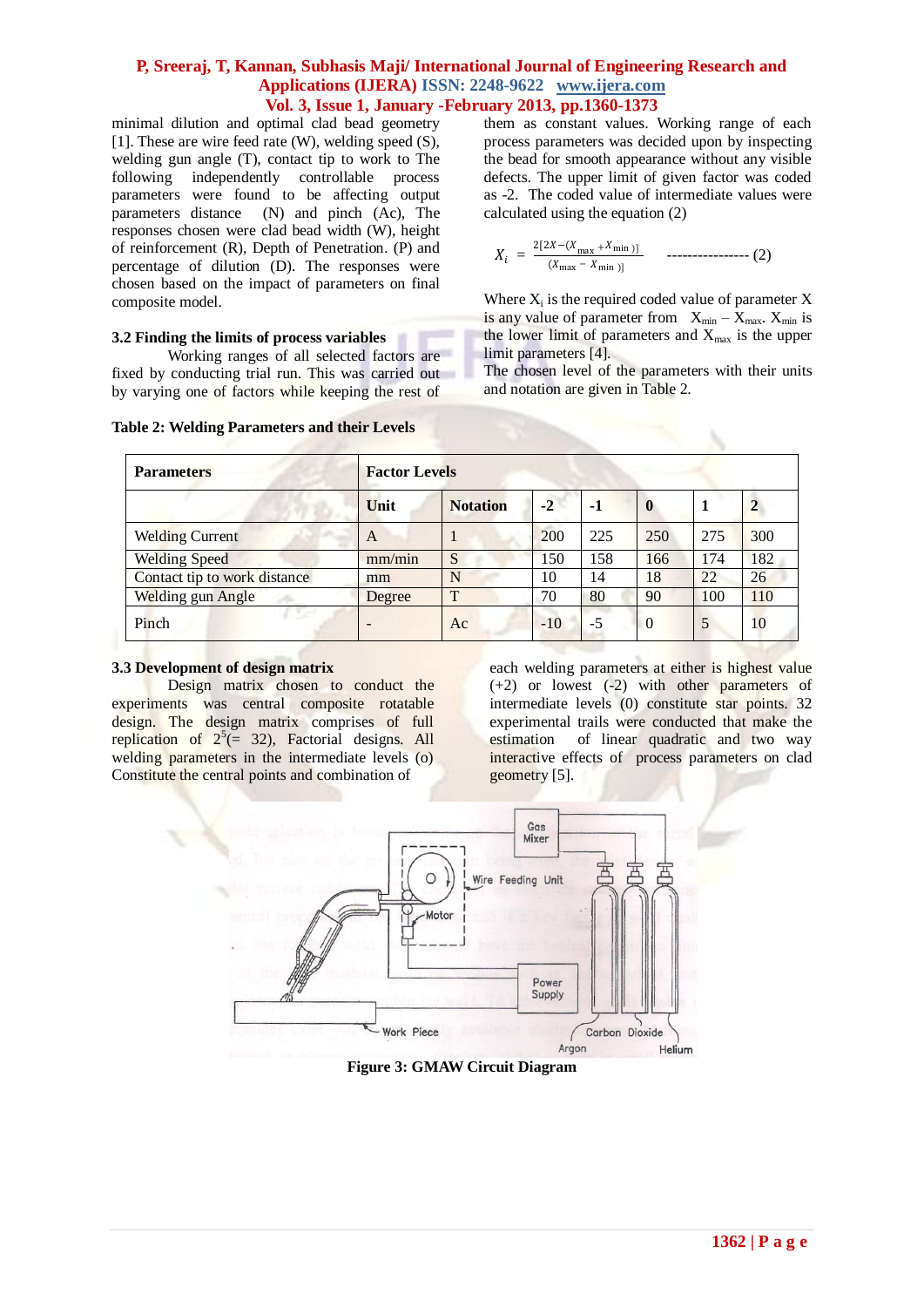**Table 3: Design Matrix**

U

| <b>Trial Number</b> |                  | Design Matrix    |                  |                  |                  |  |  |  |  |  |
|---------------------|------------------|------------------|------------------|------------------|------------------|--|--|--|--|--|
|                     | $\mathbf I$      | ${\bf S}$        | ${\bf N}$        | $\mathbf T$      | Ac               |  |  |  |  |  |
| $1\,$               | $^{\rm -1}$      | $^{\rm -1}$      | $^{\rm -1}$      | $^{\rm -1}$      | $\mathbf{1}$     |  |  |  |  |  |
| $\sqrt{2}$          | $\,1\,$          | $^{\rm -1}$      | $^{\rm -1}$      | $^{\rm -1}$      | $^{\rm -1}$      |  |  |  |  |  |
| $\mathfrak{Z}$      | $^{\rm -1}$      | $\mathbf 1$      | $^{\rm -1}$      | $^{\rm -1}$      | $^{\rm -1}$      |  |  |  |  |  |
| $\overline{4}$      | $\mathbf{1}$     | $1\,$            | $^{\rm -1}$      | $^{\rm -1}$      | $1\,$            |  |  |  |  |  |
| 5                   | $^{\rm -1}$      | $^{\rm -1}$      | $1\,$            | $^{\rm -1}$      | $^{\rm -1}$      |  |  |  |  |  |
| $\boldsymbol{6}$    | $\mathbf 1$      | $-1$             | $\mathbf{1}$     | $-1$             | $1\,$            |  |  |  |  |  |
| $\overline{7}$      | $-1$             | $\,1\,$          | $\overline{1}$   | $^{\rm -1}$      | $\,1\,$          |  |  |  |  |  |
| $8\,$               | $\mathbf{1}$     | $\mathbf{1}$     | $\mathbf{1}$     | $^{\rm -1}$      | $-1$             |  |  |  |  |  |
| $\overline{9}$      | $-1$             | $^{\rm -1}$      | $^{\rm -1}$      | $\mathbf{1}$     | $-1$             |  |  |  |  |  |
| $10\,$              | $\mathbf{1}$     | $-1$             | $^{\rm -1}$      | $1\,$            | $\overline{1}$   |  |  |  |  |  |
| $11\,$              | $-1$             | $1 -$            | $^{\rm -1}$      | $\,1\,$          | $\mathbf{1}$     |  |  |  |  |  |
| 12                  | $\mathbf{1}$     | $\mathbf{1}$     | $-1$             | $\mathbf{1}$     | $^{\rm -1}$      |  |  |  |  |  |
| 13                  | $-1$             | $^{\rm -1}$      | $\,1\,$          | $\mathbf 1$      | $1\,$            |  |  |  |  |  |
| 14                  | $\mathbf{1}$     | $^{\rm -1}$      | $\mathbf{1}$     | $\mathbf 1$      | $-1$             |  |  |  |  |  |
| 15                  | $^{\rm -1}$      | $\,1\,$          | $\mathbf{1}$     | $\mathbf{1}$     | $^{\rm -1}$      |  |  |  |  |  |
| 16                  | $\mathbf 1$      | $\,1\,$          | $\mathbf{1}$     | $\mathbf{1}$     | $\,1$            |  |  |  |  |  |
| 17                  | $-2$             | $\boldsymbol{0}$ | $\overline{0}$   | $\boldsymbol{0}$ | $\boldsymbol{0}$ |  |  |  |  |  |
| $18\,$              | $\overline{c}$   | $\boldsymbol{0}$ | $\boldsymbol{0}$ | $\boldsymbol{0}$ | $\boldsymbol{0}$ |  |  |  |  |  |
| 19                  | $\boldsymbol{0}$ | $-2$             | $\boldsymbol{0}$ | $\boldsymbol{0}$ | $\boldsymbol{0}$ |  |  |  |  |  |
| 20                  | $\overline{0}$   | $\overline{2}$   | $\boldsymbol{0}$ | $\boldsymbol{0}$ | $\boldsymbol{0}$ |  |  |  |  |  |
| 21                  | $\boldsymbol{0}$ | $\boldsymbol{0}$ | $-2$             | $\boldsymbol{0}$ | $\boldsymbol{0}$ |  |  |  |  |  |
| 22                  | $\boldsymbol{0}$ | $\mathbf{0}$     | $\overline{c}$   | $\boldsymbol{0}$ | $\boldsymbol{0}$ |  |  |  |  |  |
| 23                  | $\boldsymbol{0}$ | $\boldsymbol{0}$ | $\boldsymbol{0}$ | $-2$             | $\bf{0}$         |  |  |  |  |  |
| 24                  | $\boldsymbol{0}$ | $\boldsymbol{0}$ | $\boldsymbol{0}$ | $\overline{c}$   | $\boldsymbol{0}$ |  |  |  |  |  |
| 25                  | $\boldsymbol{0}$ | $\boldsymbol{0}$ | $\boldsymbol{0}$ | $\overline{0}$   | $-2$             |  |  |  |  |  |
| 26                  | $\boldsymbol{0}$ | $\boldsymbol{0}$ | $\boldsymbol{0}$ | $\boldsymbol{0}$ | $\overline{2}$   |  |  |  |  |  |
| 27                  | $\boldsymbol{0}$ | $\boldsymbol{0}$ | $\boldsymbol{0}$ | $\boldsymbol{0}$ | $\overline{0}$   |  |  |  |  |  |
| 28                  | $\mathbf{0}$     | $\boldsymbol{0}$ | $\boldsymbol{0}$ | $\boldsymbol{0}$ | $\boldsymbol{0}$ |  |  |  |  |  |
| $29\,$              | $\boldsymbol{0}$ | $\boldsymbol{0}$ | $\boldsymbol{0}$ | $\boldsymbol{0}$ | $\boldsymbol{0}$ |  |  |  |  |  |
| 30                  | $\boldsymbol{0}$ | $\boldsymbol{0}$ | $\overline{0}$   | $\boldsymbol{0}$ | $\boldsymbol{0}$ |  |  |  |  |  |
| 31                  | $\boldsymbol{0}$ | $\boldsymbol{0}$ | $\boldsymbol{0}$ | $\boldsymbol{0}$ | $\boldsymbol{0}$ |  |  |  |  |  |
| $32\,$              | $\boldsymbol{0}$ | $\boldsymbol{0}$ | $\boldsymbol{0}$ | $\boldsymbol{0}$ | $\boldsymbol{0}$ |  |  |  |  |  |

**I - Welding current; S - Welding speed; N - Contact tip to work distance; T - Welding gun angle; Ac –** Pinch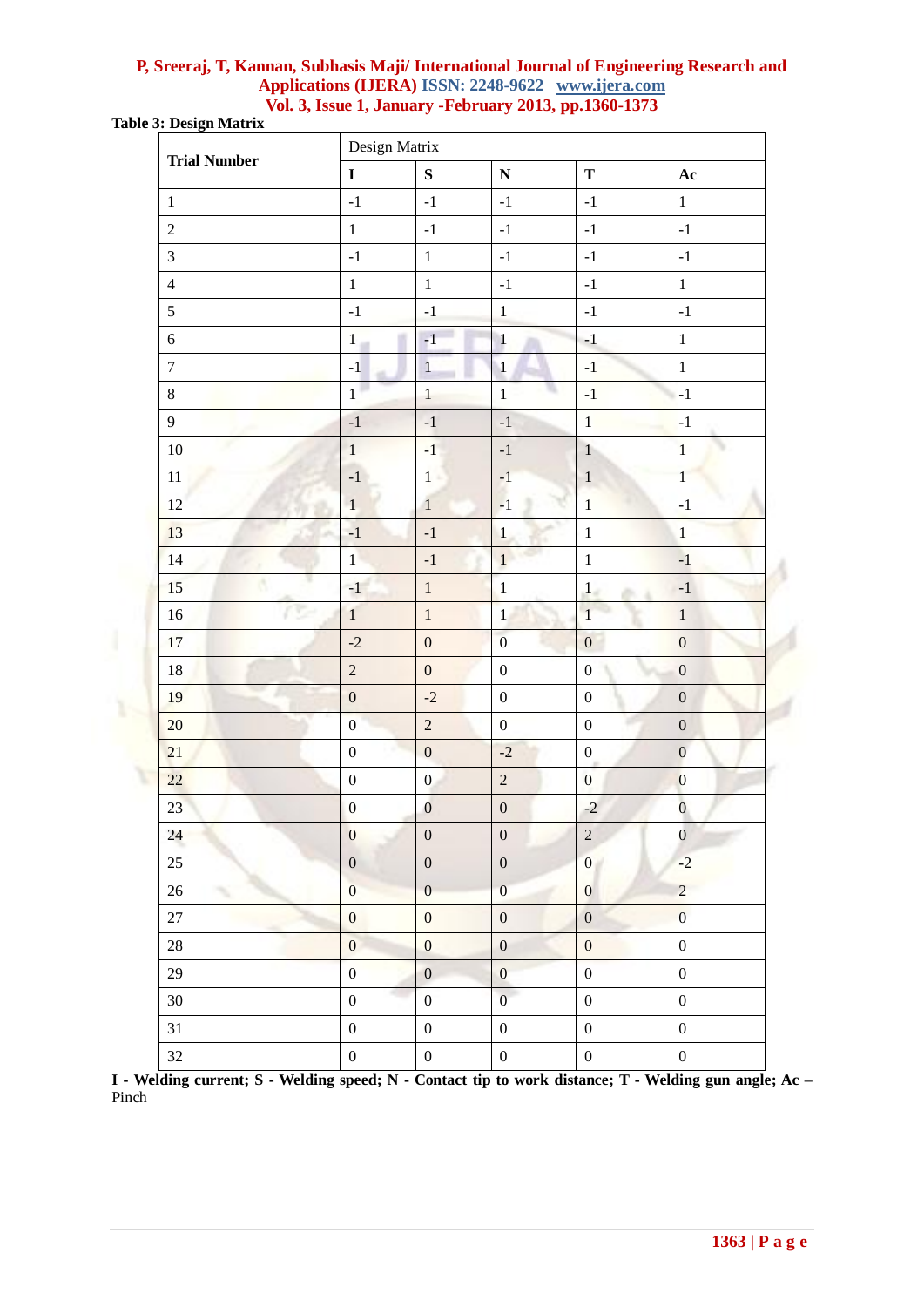#### **3.4 Conducting experiments as per design matrix**

In this work Thirty two experimental run were allowed for the estimation of linear quadratic and two-way interactive effects of correspond each treatment combination of parameters on bead geometry as shown Table 3 at random. At each run settings for all parameters were disturbed and reset for next deposit. This is very essential to introduce variability caused by errors in experimental set up. The experiments were conducted at SVS College of Engineering, Coimbatore, 642109, India.

#### **3.5 Recording of Responses**

For measuring the clad bead geometry, the transverse section of each weld overlays was cut

using band saw from mid length. Position of the weld and end faces were machined and grinded. The specimen and faces were polished and etched using a 5% nital solution to display bead dimensions. The clad bead profiles were traced using a reflective type optical profile projector at a magnification of X10, in M/s Roots Industries Ltd. Coimbatore. Then the bead dimension such as depth of penetration height of reinforcement and clad bead width were measured [6]. The profiles traced using AUTO CAD software. This is shown in Fig 4. This represents profile of the specimen (front side).The cladded specimen is shown in Fig. 5. The measured clad bead dimensions and percentage of dilution is shown in Table 4.

**Figure 4: Traced Profile of bead geometry**



**Figure 5: cladded specimen**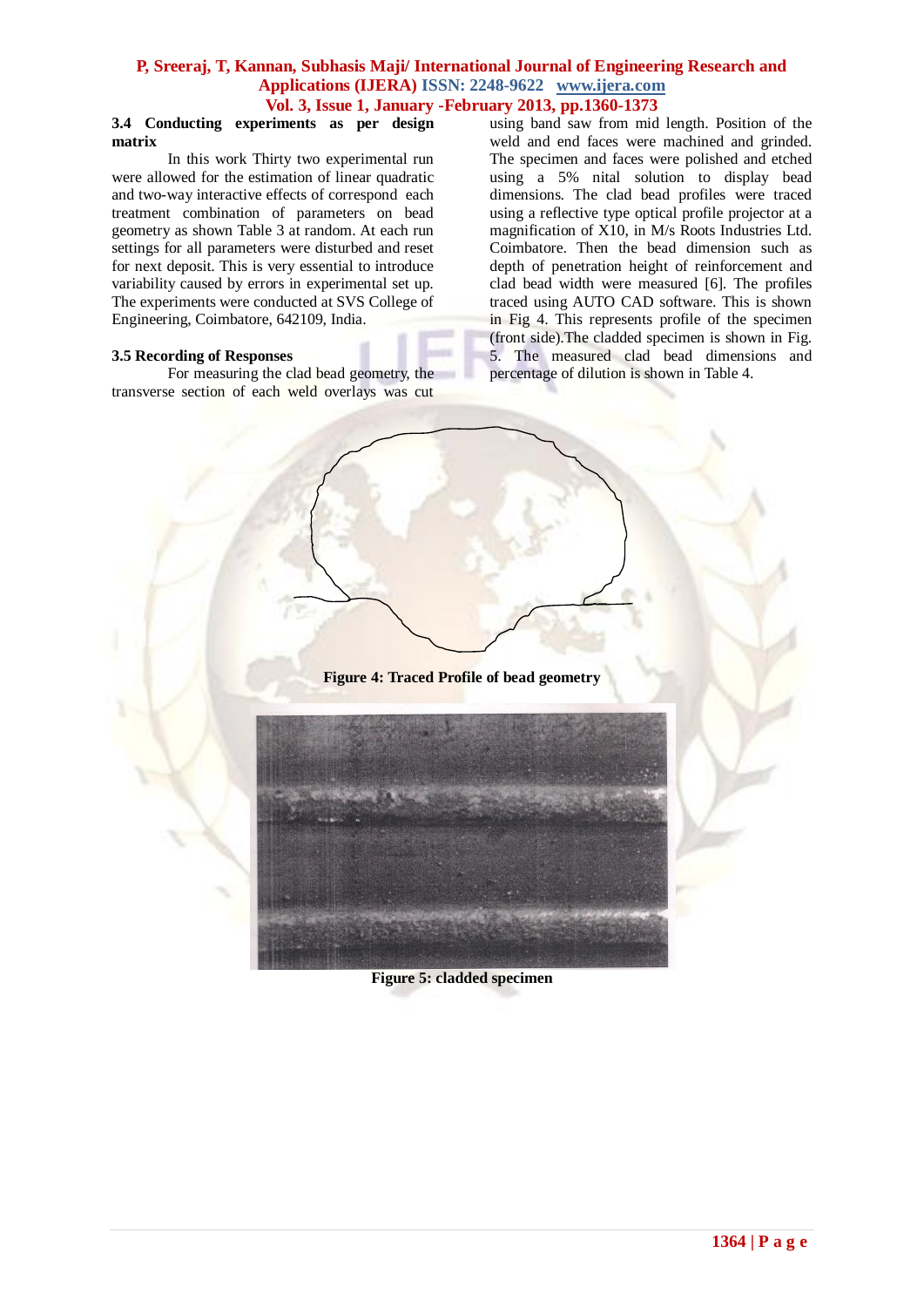| <b>Trial</b>   |                  | <b>Design Matrix</b> |                  |                  |                  | <b>Bead Parameters</b> |             |          |          |  |
|----------------|------------------|----------------------|------------------|------------------|------------------|------------------------|-------------|----------|----------|--|
| No.            | $\mathbf I$      | ${\bf S}$            | ${\bf N}$        | T                | Ac               | $W$ (mm)               | $P$ (mm)    | $R$ (mm) | D(%)     |  |
| $\mathbf{1}$   | $-1$             | $-1$                 | $-1$             | $^{\rm -1}$      | $\mathbf{1}$     | 6.9743                 | 1.67345     | 6.0262   | 10.72091 |  |
| $\overline{2}$ | $\mathbf{1}$     | $-1$                 | $-1$             | $-1$             | $-1$             | 7.6549                 | 1.9715      | 5.88735  | 12.16746 |  |
| $\overline{3}$ | $-1$             | $\mathbf{1}$         | $-1$             | $-1$             | $-1$             | 6.3456                 | 1.6986      | 5.4519   | 12.74552 |  |
| $\overline{4}$ | $\mathbf{1}$     | $\mathbf{1}$         | $-1$             | $-1$             | $\mathbf{1}$     | 7.7635                 | 1.739615    | 6.0684   | 10.61078 |  |
| 5              | $-1$             | $-1$                 | $\mathbf{1}$     | $-1$             | $-1$             | 7.2683                 | 2.443       | 5.72055  | 16.67303 |  |
| 6              | $\mathbf{1}$     | $-1$                 | $\mathbf{1}$     | $-1$             | $\mathbf{1}$     | 9.4383                 | 2.4905      | 5.9169   | 15.96692 |  |
| $\tau$         | $-1$             | $\mathbf{1}$         | $\mathbf{1}$     | $-1$             | $-1$             | 6.0823                 | 2.4672      | 5.49205  | 16.5894  |  |
| $8\phantom{.}$ | $\mathbf{1}$     | $\mathbf{1}$         | $\mathbf{1}$     | $-1$             | $^{\rm -1}$      | 8.4666                 | 2.07365     | 5.9467   | 14.98494 |  |
| 9              | $-1$             | $-1$                 | $-1$             | $\mathbf{1}$     | $-1$             | 6.3029                 | 1.5809      | 5.9059   | 10.2749  |  |
| 10             | 1                | $-1$                 | $-1$             | $\mathbf{1}$     | $\mathbf{1}$     | 7.0136                 | 1.5662      | 5.9833   | 9.707297 |  |
| 11             | $-1$             | $\mathbf{1}$         | $-1$             | $\mathbf{1}$     | $\mathbf{1}$     | 6.2956                 | 1.58605     | 5.5105   | 11.11693 |  |
| 12             | $\mathbf{1}$     | $\mathbf{1}$         | $-1$             | $\overline{1}$   | $-1$             | 7.741                  | 1.8466      | 5.8752   | 11.4273  |  |
| 13             | $-1$             | $-1$                 | $\mathbf{1}$     | 1                | $\mathbf{1}$     | 7.3231                 | 2.16475     | 5.72095  | 15.29097 |  |
| 14             | $\mathbf{1}$     | $-1$                 | $\mathbf{1}$     | $\mathbf{1}$     | $-1$             | 9.6171                 | 2.69495     | 6.37445  | 18.54077 |  |
| 15             | $-1$             | $\mathbf{1}$         | 1 <sup>1</sup>   | $\mathbf{1}$     | $-1$             | 6.6335                 | 2.3089      | 5.554    | 17.23138 |  |
| 16             | $\mathbf{1}$     | $\mathbf{1}$         | $\mathbf{1}$     | $\mathbf{1}$     | $\mathbf{1}$     | 10.514                 | 2.7298      | 5.4645   | 20.8755  |  |
| 17             | $-2$             | $\overline{0}$       | $\overline{0}$   | $\mathbf{0}$     | $\overline{0}$   | 6.5557                 | 1.99045     | 5.80585  | 13.65762 |  |
| 18             | $\overline{2}$   | $\overline{0}$       | $\mathbf{0}$     | $\boldsymbol{0}$ | $\boldsymbol{0}$ | 7.4772                 | 2.5737      | 6.65505  | 15.74121 |  |
| 19             | $\mathbf{0}$     | $-2$                 | $\overline{0}$   | $\boldsymbol{0}$ | $\overline{0}$   | 7.5886                 | 2.50455     | 6.4069   | 15.77816 |  |
| 20             | $\overline{0}$   | $\overline{2}$       | $\boldsymbol{0}$ | $\boldsymbol{0}$ | $\boldsymbol{0}$ | 7.5014                 | 2.1842<br>× | 5.6782   | 16.82349 |  |
| 21             | $\boldsymbol{0}$ | $\boldsymbol{0}$     | $-2$             | $\mathbf{0}$     | $\boldsymbol{0}$ | 6.1421                 | 1.3752      | 6.0976   | 8.941799 |  |
| 22             | $\overline{0}$   | $\mathbf{0}$         | $\overline{2}$   | $\mathbf{0}$     | $\boldsymbol{0}$ | 8.5647                 | 3.18536     | 5.63655  | 22.94721 |  |
| 23             | $\overline{0}$   | $\mathbf{0}$         | $\overline{0}$   | $-2$             | $\boldsymbol{0}$ | 7.9575                 | 2.2018      | 5.8281   | 15.74941 |  |
| 24             | $\overline{0}$   | $\overline{0}$       | $\overline{0}$   | $\overline{2}$   | $\overline{0}$   | 7.7085                 | 1.85885     | 6.07515  | 13.27285 |  |
| 25             | $\mathbf{0}$     | $\mathbf{0}$         | $\overline{0}$   | $\mathbf{0}$     | $-2$             | 7.8365                 | 2.3577      | 5.74915  | 16.63287 |  |
| 26             | $\overline{0}$   | $\boldsymbol{0}$     | $\overline{0}$   | $\overline{0}$   | $\overline{2}$   | 8.2082                 | 2.3658      | 5.99005  | 16.38043 |  |
| 27             | $\mathbf{0}$     | $\boldsymbol{0}$     | $\overline{0}$   | $\mathbf{0}$     | $\boldsymbol{0}$ | 7.9371                 | 2.1362      | 6.0153   | 15.18374 |  |
| 28             | $\mathbf{0}$     | $\mathbf{0}$         | $\boldsymbol{0}$ | $\boldsymbol{0}$ | $\overline{0}$   | 8.4371                 | 2.17145     | 5.69895  | 14.82758 |  |
| 29             | $\mathbf{0}$     | $\boldsymbol{0}$     | $\boldsymbol{0}$ | $\boldsymbol{0}$ | $\boldsymbol{0}$ | 9.323                  | 3.1425      | 5.57595  | 22.8432  |  |
| 30             | $\mathbf{0}$     | $\mathbf{0}$         | $\boldsymbol{0}$ | $\mathbf{0}$     | $\boldsymbol{0}$ | 9.2205                 | 3.2872      | 5.61485  | 23.6334  |  |
| 31             | $\mathbf{0}$     | $\boldsymbol{0}$     | $\boldsymbol{0}$ | $\boldsymbol{0}$ | $\boldsymbol{0}$ | 10.059                 | 2.86605     | 5.62095  | 21.55264 |  |
| 32             | $\mathbf{0}$     | $\overline{0}$       | $\boldsymbol{0}$ | $\mathbf{0}$     | $\boldsymbol{0}$ | 8.9953                 | 2.72068     | 5.7052   | 19.60811 |  |

**Table 4: Design Matrix and Observed Values of Clad Bead Geometry**

W-Width; R - Reinforcement W - Width; P - Penetration; D - Dilution %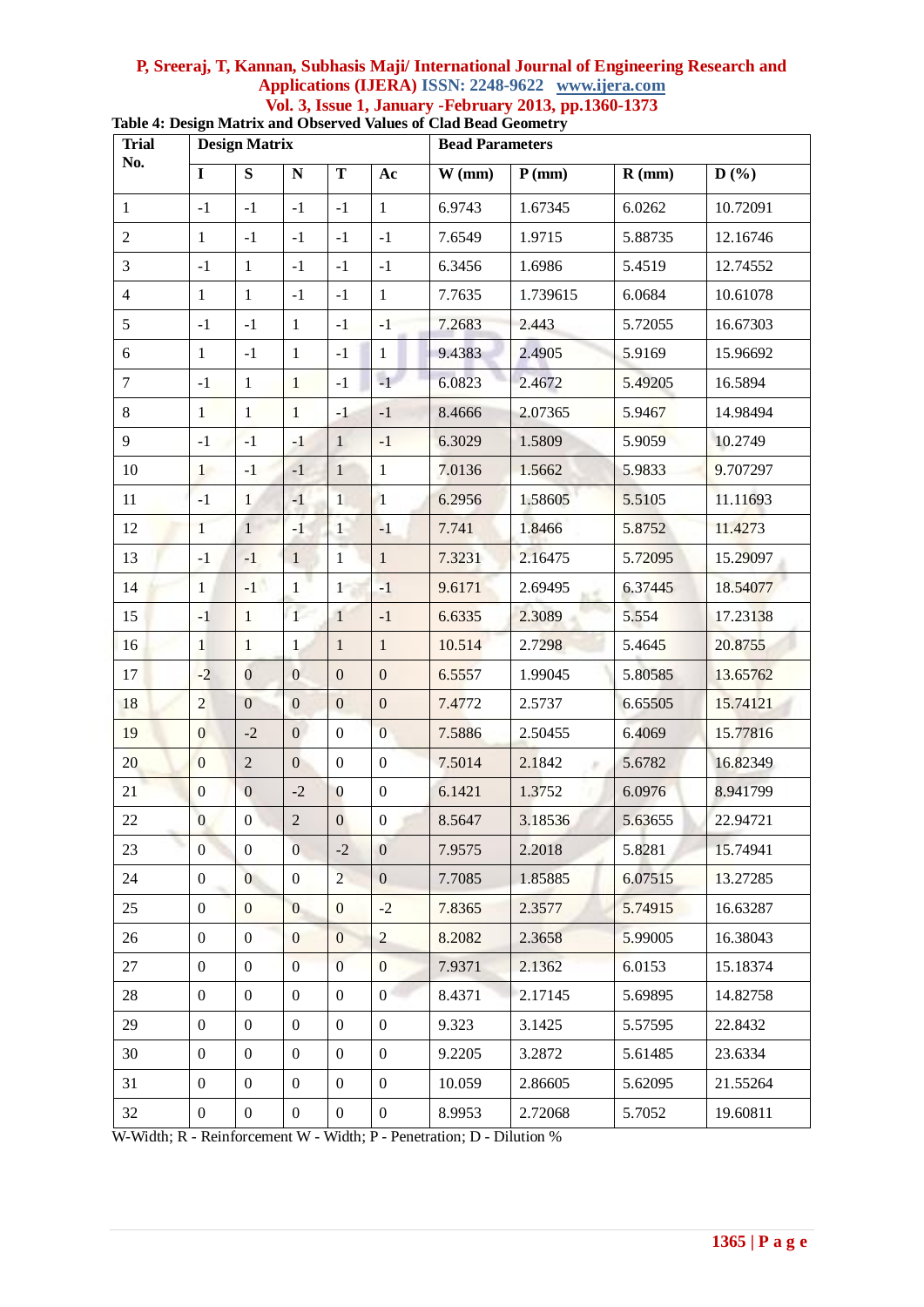### **3.6 Development of Mathematical Models**

The response function representing any of the clad bead geometry can be expressed as [7, 8, and 9],

 $Y = f (A, B, C, D, E)$  -------------- (3) Where,  $Y =$  Response variable

 $A =$  Welding current (I) in amps

- $B =$  Welding speed (S) in mm/min
- $C =$  Contact tip to Work distance (N) in

mm

 $D$  = Welding gun angle (T) in degrees  $E = Pinch (Ac)$ 

The second order surface response model equals can be expressed as below

$$
Y = \beta_0 + \sum_{i=0}^{5} \beta_i X_i + \sum_{i=0}^{5} \beta_{ii} X_i^2 + \sum_{i=0}^{5} \beta_{ij} X_i X_j
$$
  
=  $6_0 + 6_1 A + 6_2 B + 6_3 C + 6_4 D + 6_5 E + 6_{11} A$ 

 $Y = \beta_0 + \beta_1 A + \beta_2 B + \beta_3 C + \beta_4 D + \beta_5 E + \beta_{11} A$  $A^2$ +  $\beta_{22} B^2 + \beta_{33} C^2 + \beta_{44} D^2 + \beta_{55} E^2 + \beta_{12} AB + \beta_{13}$  $AC + \beta_{14} AD + \beta_{15} AE + \beta_{23} BC + \beta_{24} BD + \beta_{25} BE$  $+ \beta_{34}$  CD +  $\beta_{35}$  CE +  $\beta_{45}$  DE --------- (4)

Where,  $\beta_0$  is the free term of the regression equation, the coefficient  $β_1$ ,  $β_2$ ,  $β_3$ ,  $β_4$  and  $β_5$  is are linear terms, the coefficients  $\beta_{11}$ ,  $\beta_{22}$ ,  $\beta_{33}$ ,  $\beta_{44}$  and  $β<sub>55</sub>$  quadratic terms, and the coefficients  $β<sub>12</sub>, β<sub>13</sub>$ ,  $\beta_{14}$ ,  $\beta_{15}$  etc are the interaction terms. The coefficients were calculated by using Quality America six sigma software (DOE – PC IV). After determining the coefficients, the mathematical models were developed. The developed mathematical models are given as follows.  $\beta = 0.166338((\nabla y.\mathbf{v}) + 0.05679(\nabla \nabla \mathbf{v})$ 

$$
\rho_o = 0.166338(\sqrt{\Delta} \lambda_0 t) + 0.05679(\sqrt{\Delta} \lambda_{ii} t))
$$
\n
$$
\beta_i = 0.166338(\sum X_i Y) \qquad (6)
$$
\n
$$
\beta_{ii} = 0.0625((\sum X_{ii} Y) + 0.06889(\sum X_{ii} Y) - 0.056791(\sum \sum X_0 Y)) \qquad (7)
$$
\n
$$
\beta_{ij} = 0.125(\sum X_{ij} Y) \qquad (8)
$$

**Clad Bead Width (W), mm =**  $8.923 + 0.701A +$  $0.388B + 0.587C + 0.040D + 0.088E - 0.423A^2$  $0.291B^{2} - 0.338C^{2} - 0.219D^{2} - 0.171E^{2} + 0.205AB$  + 0.405AC + 0.105AD + 0.070AE– 0.134BC+0.225BD+0.098BE+0.26CD+0.086CE+0 .012DE ----------------------- (9) **Depth of Penetration (P), mm** = 2.735 + 0.098A –  $0.032B + 0.389C - 0.032D - 0.008E - 0.124A^2$  $0.109B^2 - 0.125C^2 - 0.187D^2 - 0.104E^2 - 0.33AB$  $+ 0.001$  AC  $+ 0.075$ AD  $+$ 0.005 AE– 0.018BC+0.066BD+0.087BE+0.058CD+0.054CE– 0.036DE ----------------------- (10) **Height of Reinforcement (R), mm =**  $5.752 +$  $0.160A - 0.151B - 0.060C + 0.016D - 0.002E +$  $0.084A^2 + 0.037B^2 - 0.0006C^2 + 0.015D^2$  - $0.006E<sup>2</sup> + 0.035AB + 0.018AC - 0.008AD -$ 0.048AE–0.024BC–0.062BD–0.003BE+0.012CD– 0.092CE-0.095DE.--------------------------(11) **Percentage Dilution (D),**  $\% = 19.705 + 0.325A +$  $0.347B + 3.141C - 0.039D - 0.153E - 1.324A^2$  $0.923B^{2} - 1.012C^{2} - 1.371D^{2} - 0.872E^{2} - 0.200AB$ + 0.346 AC + 0.602 AD + 0.203AE+0.011BC+0.465BD+0.548BE+0.715CD+ 0.360CE+0.137DE ------------------------ (12)

Co-efficient of the above polynomial equation where calculated by regression as given by equations (5) to (8)

#### **3.7 Checking the adequacy of the developed models**

Analysis of variance (ANOVA) technique was used to test the adequacy of the model. As per this technique, if the  $F - ratio$  values of the developed models do not exceed the standard tabulated values for a desired level of confidence (95%) and the calculated  $R -$  ratio values of the developed model exceed the standard values for a desired level of confidence (95%) then the models are said to be adequate within the confidence limit [10]. These conditions were satisfied for the developed models. The values are shown in Table 5.

| <b>Parameter</b> | 1 <sup>st</sup> Order terms |    | 2 <sup>nd</sup><br>order<br>terms |    |           | <b>Lack of fit</b><br><b>Error terms</b> |           | <b>F-ratio</b> | $\mathbf{R}$ | Whether<br>is<br>model |          |
|------------------|-----------------------------|----|-----------------------------------|----|-----------|------------------------------------------|-----------|----------------|--------------|------------------------|----------|
|                  | <b>SS</b>                   | DF | <b>SS</b>                         | DF | <b>SS</b> | DF                                       | <b>SS</b> | DF             |              | ratio                  | adequate |
| W                | 36.889                      | 20 | 6.233                             | 11 | 3.51 3    | 6                                        | 2.721     | 5              | 1.076        | 3.390                  | Adequate |
| P                | 7.810                       | 20 | 0.404                             | 11 | 0.142     | 6                                        | 0.261     | 5              | 0.454        | 7.472                  | Adequate |
| R                | 1.921                       | 20 | 0.572                             | 11 | 0.444     | 6                                        | 0.128     | 5              | 2.885        | 3.747                  | Adequate |
| D                | 506.074                     | 20 | 21.739                            | 11 | 6.289     | 6                                        | 15.45     | 5              | 0.339        | 8.189                  | Adequate |

**Table 5: Analysis of variance for Testing Adequacy of the Model**

*SS - Sum of squares; DF - Degree of freedom; F Ratio (6, 5, 0.5) = 3.40451; R Ratio (20, 5, 0.05) = 3.20665*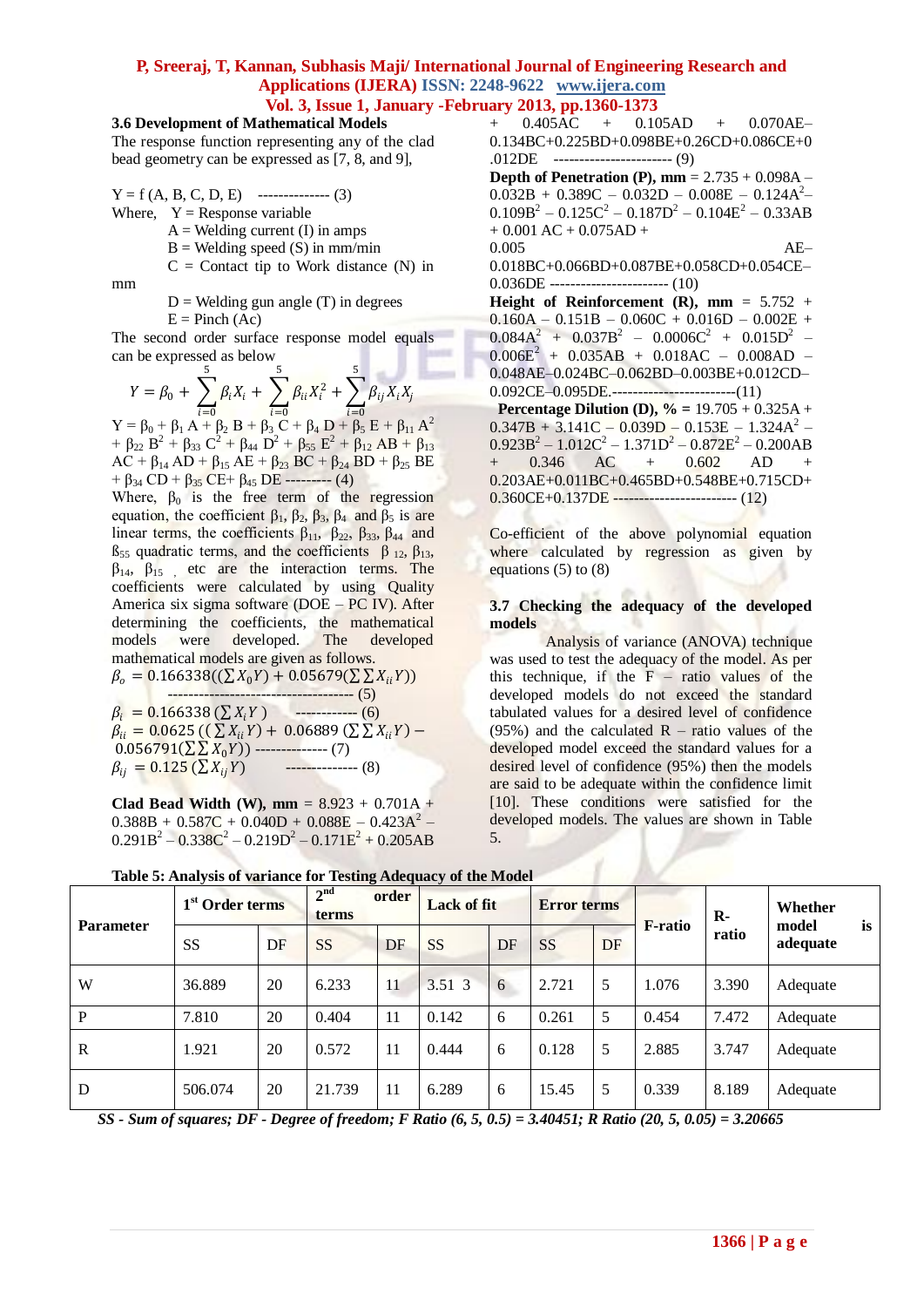#### **4. Artificial Neural Network**

Artificial neural network models are generally comprised of three independent layers, input, hidden, and output. Each layer consists of several processing neurons. Each neuron in a layer operates in logical similarity. Information is transmitted from one layer to others in serial operations. The neurons in the input layer include the input values. Each neuron in the hidden layer processes the inputs into the neuron outputs. The pattern of hidden layers to be applied in the modelling can be either multiple layers or a single layer. The most widely used training algorithm for neural networks is the back-propagation algorithm [10].

The MLP is one of artificial neural networks that are extensively used to solve a number of different problems, including pattern recognition and interpolation. Each layer is composed of neurons, which are interconnected with each other in a previous layer by weights. In each neuron, a specific mathematical function called the activation function accepts a weighed sum of the outputs from a previous layer as the function's input, and generates the function's output. In the experiment, the hyperbolic tangent sigmoid transfer function [11] is used as the activation function. It is defined by

$$
f(s) = \frac{1 - e^{-2s}}{1 - e^{-2s}}
$$

Where  $S = \sum_{i=1}^{n} wix_i + b$ , in which  $w_i$  are weights,  $x_i$  are inputs of neuron, b is bias and *n* is the number of variables.

The MLP is trained by using the Levenberg-Marquardt technique. This technique is more powerful than the conventional gradient descent technique [12].Neural network shown in Fig  $6$ .



**Fig. 6 Neural Network Architecture**

MAT LAB 7 was used for training the network for the prediction of clad bead geometry. Statistical mathematical model was used compare results produced by the work. For normalizing the data the goal is to examine the statistical distribution of values of each net input and outputs are roughly uniform in addition the value should scaled to match range of input neurons [13]. This is basically range 0 to 1 in practice it is found to between 01 and 9 [12]. In this paper data base are normalized using the Equation (9) .Neural network shown in Fig 6.

 $X_{\text{norm}} = 0.1 + \frac{(X - X_{\text{min}})}{1.25 (X - X_{\text{min}})}$ 1.25 ( $X_{\text{max}} - (X_{\text{min}})$ ................................................. (13)

 $X_{norm}$  = Normalized value between 0 and 1

 $X = Value to be normalized  
\n $X_{min} = Minimum value in the$$  $=$  Minimum value in the data set range the particular data set rage which is to be normalized.

 $X_{\text{max}}$  = Maximum value in the particular data set range which is to be normalized.

The accuracy of prediction may be decreased with the increase in the number of neurons in the hidden layer .in other words increase in number of neurons could not directly improve the capability of function approximation of network. In this study five welding process parameters were employed as input to the network. The Levenberg-Marquardt approximation algorithm was found to be the best fit for application because it can reduce the MSE to a significantly small value and can provide better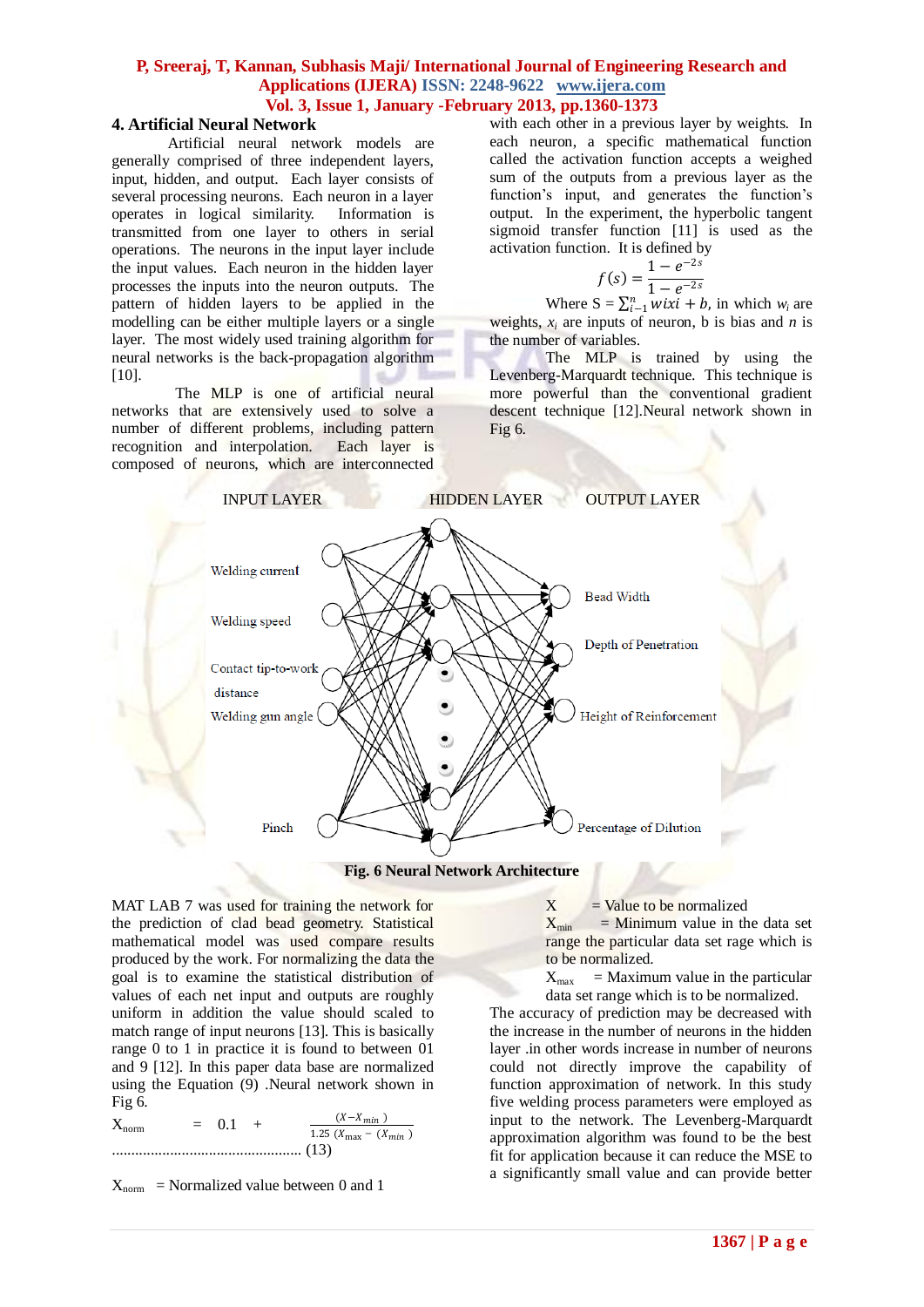accuracy of prediction [14]. So neural network model with feed forward back propagation algorithm and Levenberg-Marquardt approximation algorithm was trained with data collected for the experiment. Error was calculated using the equation (10).

Error  $=$  (Actual value –Predicted value)  $X$  100 (1.4) Predicted value ....... (14)

 The difficulty using the regression equation is the possibility of over fitting the data. To avoid this the experimental data is divided in to two sets, one training set and other test data set [13] .The ANN model is created using only training data the other test data is used to check the behaviour the ANN model created. All variables are normalized using

the equation (9).The data was randomized and portioned in to two one training and other test data.

 = <sup>ℎ</sup> + θ ............................... (15) <sup>ℎ</sup> = tanh + θ<sup>i</sup> ................. (16)

Neural Network general form can be defined as a model shown above y representing the output variables and  $x_j$  the set of inputs, shown in equation [11, 12]. The subscript  $\frac{1}{1}$  represent the hidden units shown in Fig 6 and  $\theta$  represents bias and  $w_i$  represents the weights. The above equation defines the function giving output as a function of input. Predicted data shown in table 6.First 11 data test set and next 17 data training data..

**Table.6. Comparison of actual and predicted values of the clad bead parameters using neural network data (test)**

| Trial          |        | <b>Actual Bead Parameters</b> |        |         |        | <b>Predicted Bead Parameters</b> |        |        | Error    |          |          |          |
|----------------|--------|-------------------------------|--------|---------|--------|----------------------------------|--------|--------|----------|----------|----------|----------|
| N <sub>0</sub> | W      | P                             | R      | D       | W      | P                                | R      | D      | W        | P        | R        | D        |
|                | (mm)   | (mm)                          | (mm)   | $(\% )$ | (mm)   | (mm)                             | (mm)   | $(\%)$ | (mm)     | (mm)     | (mm)     | (% )     |
|                | 6.9743 | 1.6735                        | 6.0262 | 10.721  | 6.1945 | 1.85                             | 5.9611 | 12.367 | 0.7798   | $-0.177$ | 0.0651   | $-1.646$ |
| 2              | 7.6549 | 1.9715                        | 5.8873 | 12.167  | 7.1815 | 2.1507                           | 6.5553 | 10.268 | 0.4734   | $-0.179$ | $-0.668$ | 1.899    |
| 3              | 6.3456 | 1.6986                        | 5.4519 | 12.746  | 7.4954 | 1.5339                           | 5.4923 | 9.3808 | $-1.15$  | 0.1647   | $-0.04$  | 3.3652   |
| 4              | 7.7635 | 1.7396                        | 6.0684 | 10.611  | 6.4936 | 1.854                            | 6.5573 | 9.4799 | 1.2699   | $-0.114$ | $-0.489$ | 1.1311   |
| 5              | 7.2683 | 2.443                         | 5.7206 | 16.673  | 7.3354 | 2.6576                           | 5.5657 | 19.104 | $-0.067$ | $-0.215$ | 0.1549   | $-2.431$ |
| 6              | 9.4383 | 2.4905                        | 5.9169 | 15.967  | 7.6066 | 2.1045                           | 6.4342 | 18.49  | 1.8317   | 0.386    | $-0.517$ | $-2.523$ |
|                | 6.0823 | 2.4672                        | 5.492  | 16.589  | 8.0417 | 2.1722                           | 5.5126 | 16.874 | $-1.959$ | 0.295    | $-0.021$ | $-0.285$ |
| 8              | 8.4666 | 2.0737                        | 5.9467 | 14.985  | 8.3236 | 2.2349                           | 5.9031 | 16.972 | 0.143    | $-0.161$ | 0.0436   | $-1.987$ |
| 9              | 6.3029 | 1.5809                        | 5.9059 | 10.275  | 8.2381 | 1.7955                           | 5.6022 | 11.219 | $-1.935$ | $-0.215$ | 0.3037   | $-0.944$ |
| 10             | 7.0136 | 1.5662                        | 5.9833 | 9.7073  | 7.5899 | 2.4579                           | 6.542  | 13.415 | $-0.576$ | $-0.892$ | $-0.559$ | $-3.708$ |
| 11             | 6.2956 | 1.586                         | 5.5105 | 11.117  | 7.7318 | 1.7647                           | 5.8676 | 10.71  | $-1.436$ | $-0.179$ | $-0.357$ | 0.407    |

#### **4. SIMULATED ANNEALING ALGORITHM**

 Simulated annealing was originally inspired by formation of a crystal in solids during cooling. As discovered by long ago by Iron Age black smiths the slower cooling, the most perfect crystal is formed. By cooling complex physical systems naturally converge towards state of minimal energy. The systems move randomly, but probability to stay in a particular configuration depends directly on the energy of the system and on its temperature. Gibbs law stated as equation (17).

 $P = e^{\frac{E}{k^2}}$ .......................................................... (17)

Where E stands for energy k is the Boltzmann constant and T is the temperature. The iteration of the simulated annealing consists of randomly choosing a new solution in the neighbourhood of actual solution. If the fitness function of the new solution is better than the fitness function of the current one the new solution is accepted as the new current solution. If the fitness function is not improved the new solution will be retained with probability shown in equation (18). ( r

$$
P = e^{-\frac{f(y) - f(x)}{k^T}}
$$

 $\boldsymbol{k}$ ............................................... (18)

Where  $f(y)-f(x)$  is the difference between new and old solution.

Simulated annealing behaves like a hill climbing method but with possibility of going downhill to avoid being trapped at local optima. When the temperature is high, the probability of deteriorating solution is quite important, and then a lot of large moves are possible to explore the search space. The more temperature decreases the more difficult to go to downhill, the algorithm tries to climb from the current solution to reach maximum. Usually simulated annealing starts from high temperature, which decreases exponentially .the slower cooling,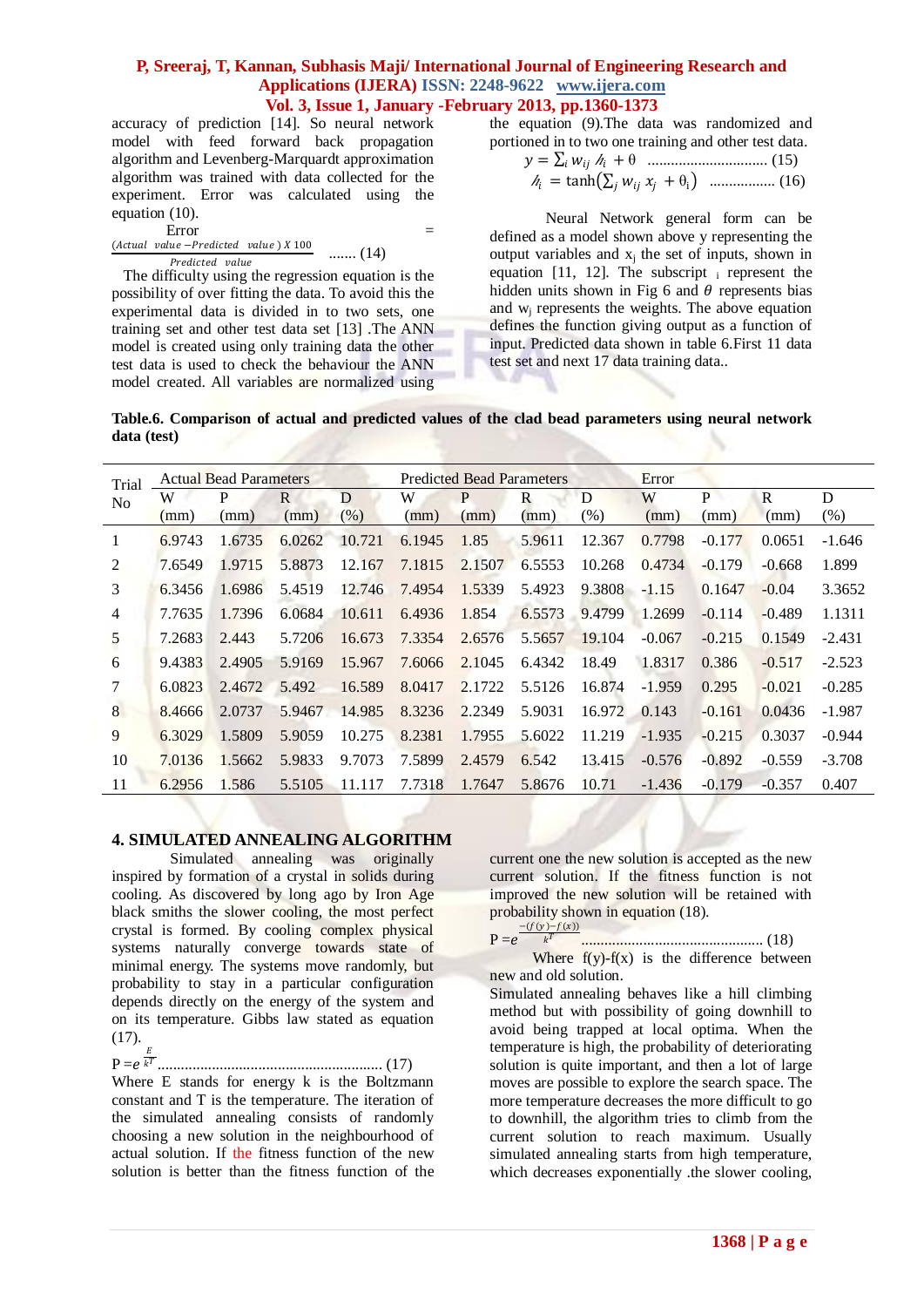the better it is to find good solutions. It has been demonstrated that with an infinitely slow cooling the algorithm is almost certain to find global optimum .the only point is that infinitely slow consists of finding the appropriate temperature decrease rate to obtain a good behaviour of the algorithm.

In this study Simulated Annealing (SA) which utilizes stochastic optimization is used for the optimization of clad bead geometry deposited by GMAW. The main advantage of using this stochastic algorithm is that global optimization point can be reached regardless of the initial starting point. Since the algorithm incorporates. The major advantage of SA is an ability to avoid being trapped at a local optimum point during optimization .The algorithm employs a random search accepting not only the changes that improve the objective function but also the changes that deteriorate it.Fig.7 shows simulated annealing algorithm.



 **Fig. 7 Traditional Simulated Annealing Algorithm**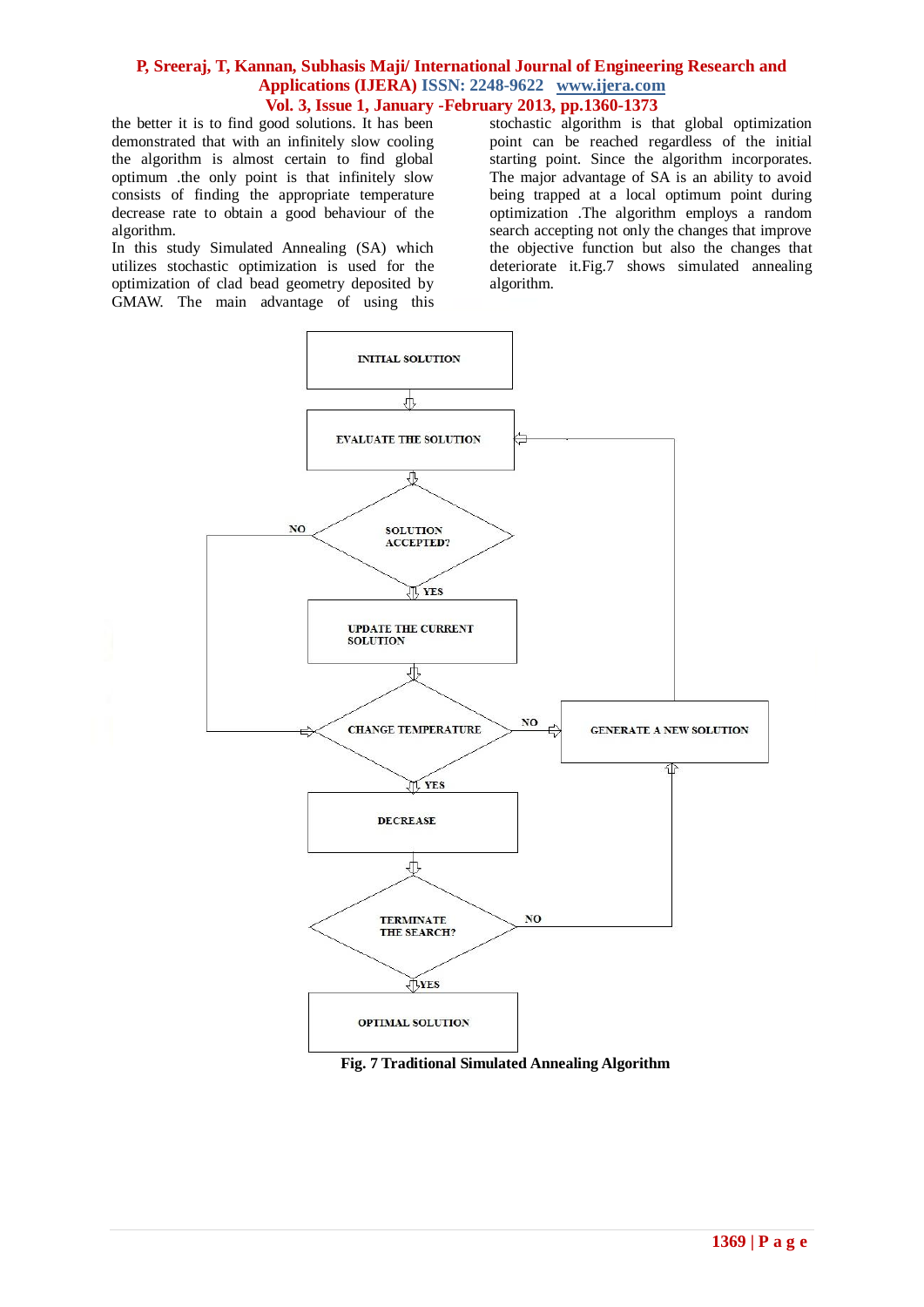| <b>Table 7 SA Search ranges</b>    |                    |
|------------------------------------|--------------------|
| Parameters                         | Range              |
| Welding current (I)                | 200 - 300 Amps     |
| Welding Speed (S)                  | $150 - 182$ mm/min |
| Contact tip to work distance $(N)$ | $10 - 26$ mm       |
| Welding gun angle $(T)$            | $70 - 110$ deg     |
| Pinch(Ac)                          | $-10 - 10$         |

## **5**. **OPTIMIZATION OF CLAD BEAD GEOMETRY USING SA.**

The experimental data related to welding current(I), welding speed(S), welding gun angle(T), Contact tip to work distance $(N)$  and pinch  $(Ac)$  is used in SASCBM (Simulated Annealing algorithm Stainless Steel clad bead geometry optimisation model) were obtained from the experiments conducted<sup>[15]</sup>.

The aim of the study is to find optimum adjust welding current (I), welding speed (S), welding Gun angle (T), contact tip to work distance (N) and pinch (Ac) in a GMAW cladding process. The optimum parameters are those who deliver response, as close as possible of the cited values shown in Table 7. Table 8 shows the options used for study.

| Table 8 Combination of SA Parameters Leading To Optimal Solution |                                       |
|------------------------------------------------------------------|---------------------------------------|
| <b>Annealing Function</b>                                        | <b>Boltzmann</b> Annealing            |
| Re annealing Interval                                            | 100                                   |
| Temperature update Function                                      | <b>Exponential Temperature</b>        |
| <b>Initial Temperature</b>                                       | 100                                   |
| <b>Acceptance probability Function</b>                           | <b>Simulated Annealing Acceptance</b> |
| Data Type                                                        | Double                                |
|                                                                  |                                       |

The objective function selected for optimizing was percentage of dilution. The response variables bead width (W), Penetration (P), reinforcement (R) and Dilution (D) were given as constraint in their equation. The constrained non linear optimisation is mathematically stated as follows .

#### **Minimize f(x)**

Subject to f  $(X (1), X (2), X (3), X (4), X (5)) < 0$ Optimization algorithm is becoming popular in engineering activities. They are extensively used in engineering problems where emphasizing maximizing or minimizing a goal. Importance of optimization is;

- Reducing wastage of material money and processing time.
- Decreases the fatigue of worker.
- Increased productivity.
- Satisfaction of employees and thereby increase of employee morale.

Simulated Annealing algorithms are nowadays popular tool in optimizing because SA uses only the values of objective function. The derivatives are not used in the procedure. Secondly the objective

function values corresponding to a design vector plays the role of fitness in natural genetics. The aim of the study is to find the optimum adjusts for welding current, welding speed, pinch, welding angle, contact to tip distance. Objective function selected for optimization was percentage of dilution. The process parameters and their notation used in writing the programme in MATLAB 7 software are given below [15].

| X(1)        | $=$ | Welding current (I) in Amps       |
|-------------|-----|-----------------------------------|
| X(2)        | $=$ | Welding Speed $(S)$ in mm/min     |
| X(3)        | $=$ | Contact to work piece distance    |
| $(N)$ in mm |     |                                   |
| X(4)        | $=$ | Welding gun angle $(T)$ in degree |
| X(5)        | $=$ | Pinch (Ac)                        |

Objective function for percentage of dilution which must be minimized was derived from equation 9- 12. The constants of welding parameters are given table 2

Subjected to bounds  $200 \le X(1) \le 300$  $150 \le X(2) \le 182$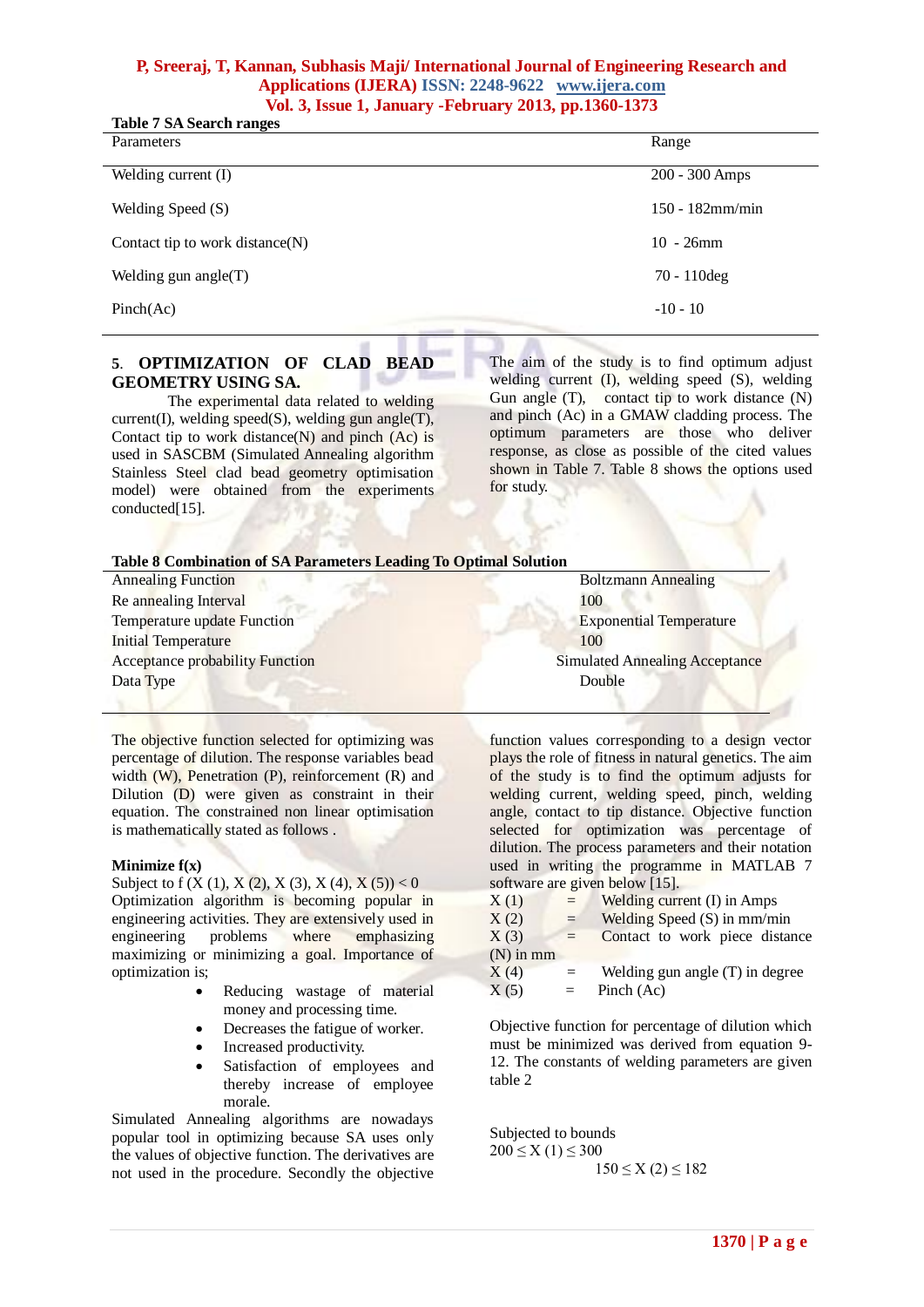$10 \le X(3) \le 26$  $70 \le X (4) \le 110$  $-10 \le X(5) \le 10$ 

#### **5.1 Objective Function**

 $f(x)=19.75+0.325*x(1)+0.347*x(2)+3.141*x(3)$ - $0.039*x(4)-0.153*x(5)-1.324*x(1)^{2}$ - $0.923*x(2)^2-1.012*x(3)^2-1.371*x(4)^2 0.872*x(5)^{2}$ - $0.200*x(1)*x(2)+0.346*x(1)*x(3)+0.602*x(1)*x(4)$  $+0.203*x(1)*x(5)$ +  $0.011*x(2)*x(3)$  $0.465*x(2)*x(4)+0.548*x(2)*x(5)+0.715*x(3)*x(4)$  $)+0.360*x(3)*x(5)+0.137*x(4)*x(5)$ …………(19) (Which is the percentage of dilution), **5.2 Constraint Equations**

#### $W=(8.923+0.701*x(1)+0.388*x(2)+0.587*x(3)+0.040*x($ 4)+0.088\*x(5)-0.423\*x(1)^2-0.291\*x(2)^2 0.338\*x(3)^2- $0.219*x(4)^{2}$ - $0.171* x(5)^2 + 0.205* x(1)*x(2) + 0.405* x(1)*x(3) +$

 $0.105*x(1)*x(4)+0.070*x(1)*x(5)$ - $0.134*x(2)*x(3)+0.2225*x(2)*x(4)+0.098*x(2)*x(5)+$  $0.26*x(3)*x(4)+0.086*x(3)*x(5)+0.12*x(4)*x(5))$  $3...$  . (20) (Clad bead width (W) mm lower limit),

```
P=(2.735+0.098*x(1)-0.032*x(2)+0.389*x(3)-0.032 \times x(4) - 0.008 \times x(5) - 0.124 \times x(1)^{2}0.109*x(2)^2-0.125*x(3)^2-0.187*x(4)^2-0.104*x(5)^{2}-
0.33*<b>x</b>(1)*<b>x</b>(2)+0.001*<b>x</b>(1)*<b>x</b>(3)+0.075*<b>x</b>(1)*<b>x</b>(4)+0.005*x(1)*x(5)-
0.018*x(2)*x(3)+0.066*x(2)*x(4)+0.087*x(2)*x(5))+0.058*x(3)*x(4)+0.054*x(3)*x(5)-0.036*x(4)*x(5)-3............21)(Depth of penetration (P) upper limit),
P=(2.735+0.098*x(1)-0.032*x(2)+0.389*x(3)-0.032*x(4)-0.008*x(5)-0.124*x(1)^{2}-0.109*x(2)^2-0.125*x(3)^2-0.187*x(4)^2-0.104*x(5)^{2}-
0.33*x(1)*x(2)+0.001*x(1)*x(3)+0.075*x(1)*x(4)+0.005*x(1)*x(5)-0.018*x(2)*x(3)+0.066*x(2)*x(4)+0.087*x(2)*x(5))+0.058*x(3)*x(4)+0.054*x(3)*x(5)-0.036*x(4)*x(5)+2……………..(22)
(Depth of penetration (P) lower limit),
W=(8.923+0.701*x(1)+0.388*x(2)+0.587*x(3)+0.040*x(4)+0.088*x(5)-0.423*x(1)^2-0.291*x(2)^2-0.338*x(3)^{2}0.219*x(4)^{2}0.171*x(5)^{2}+0.205*x(1)*x(2)+0.405*x(1)*x(3)+0.105*x(1)*x(4)+0.070*
```
 $x(1)*x(5)+0.134*x(2)*x(3)+0.225*x(2)*x(4)+0.09$  $8*x(2)*x(5)+0.26*x(3)*x(4)+0.086*x(3)*x(5)+$  $0.012*x(4)*x(5)$ 10……………………………………….(23) (Clad bead width (W) upper limit),

 $R=(5.752+0.160*x(1)-0.151*x(2) 0.060*x(3)+0.016*x(4)$  $0.002*x(5)+0.084*x(1)^{2}+0.037*x(2)^{2} 0.0006*x(3)^2+0.015*x(4)^2$ - $0.006*x(5)^2+0.035*x(1)*x(2)+0.018*x(1)*x(3) 0.008*x(1)*x(4)-0.048*x(1)*x(5)-0.024*x(2)*x(3) 0.062*x(2)*x(4)$ - $0.003*x(2)*x(5)+0.012*x(3)*x(4)$ - $0.092*x(3)*x(5)-0.095*x(4)*x(5))-6$ ……….. (24) (Height of reinforcement (R) lower limit),

 $R=(5.752+0.160*x(1)-0.151*x(2) 0.060*x(3)+0.016*x(4)$ - $0.002*x(5)+0.084*x(1)^2+0.037*x(2)^2$ - $0.0006*x(3)^2+0.015*x(4)^2$ - $0.006*x(5)^2+0.035*x(1)*x(2)+0.018*x(1)*x(3) 0.008*x(1)*X(4)-0.048*x(1)*x(5) 0.024*x(2)*x(3)-0.062*x(2)*x(4)$ - $0.003*x(2)*x(5)+0.012*x(3)*x(4)$ - $0.092*x(3)*x(5)0.095*x(4)*x(5))+6$ …………(25) (Heights of reinforcement (R) upper limit), f(x)-23.……………………………….(26) -f(x) +8………………………….. (27)

| (Dilution Upper and lower limit), |  |  |
|-----------------------------------|--|--|
| x(1),x(2),x(3),x(4),x(5)          |  |  |
|                                   |  |  |
| x(1),x(2),x(3),x(4),x(5)          |  |  |
|                                   |  |  |

MATLAB program in SA and SA function was used for optimizing the problem. The program was written in SA and constraints bounds were applied. The minimum percentage of dilution obtained from the results obtained running the SA program.

| X(1)               |     | Welding                        | current | $\rm(L)$ |     |
|--------------------|-----|--------------------------------|---------|----------|-----|
| 1.8732Amps         |     |                                |         |          |     |
| X(2)               | $=$ | Welding Speed $(S) = -.9801$   |         |          |     |
| mm/min             |     |                                |         |          |     |
| X(3)               | $=$ | Contact to work piece distance |         |          |     |
| $(N) = -1.0433$ mm |     |                                |         |          |     |
| X(4)               | $=$ | Welding gun angle              |         | (T)      | $=$ |
| 1.8922deg          |     |                                |         |          |     |
| X(5)               | $=$ | Pinch $(Ac) = -1.8920$         |         |          |     |
|                    |     |                                |         |          |     |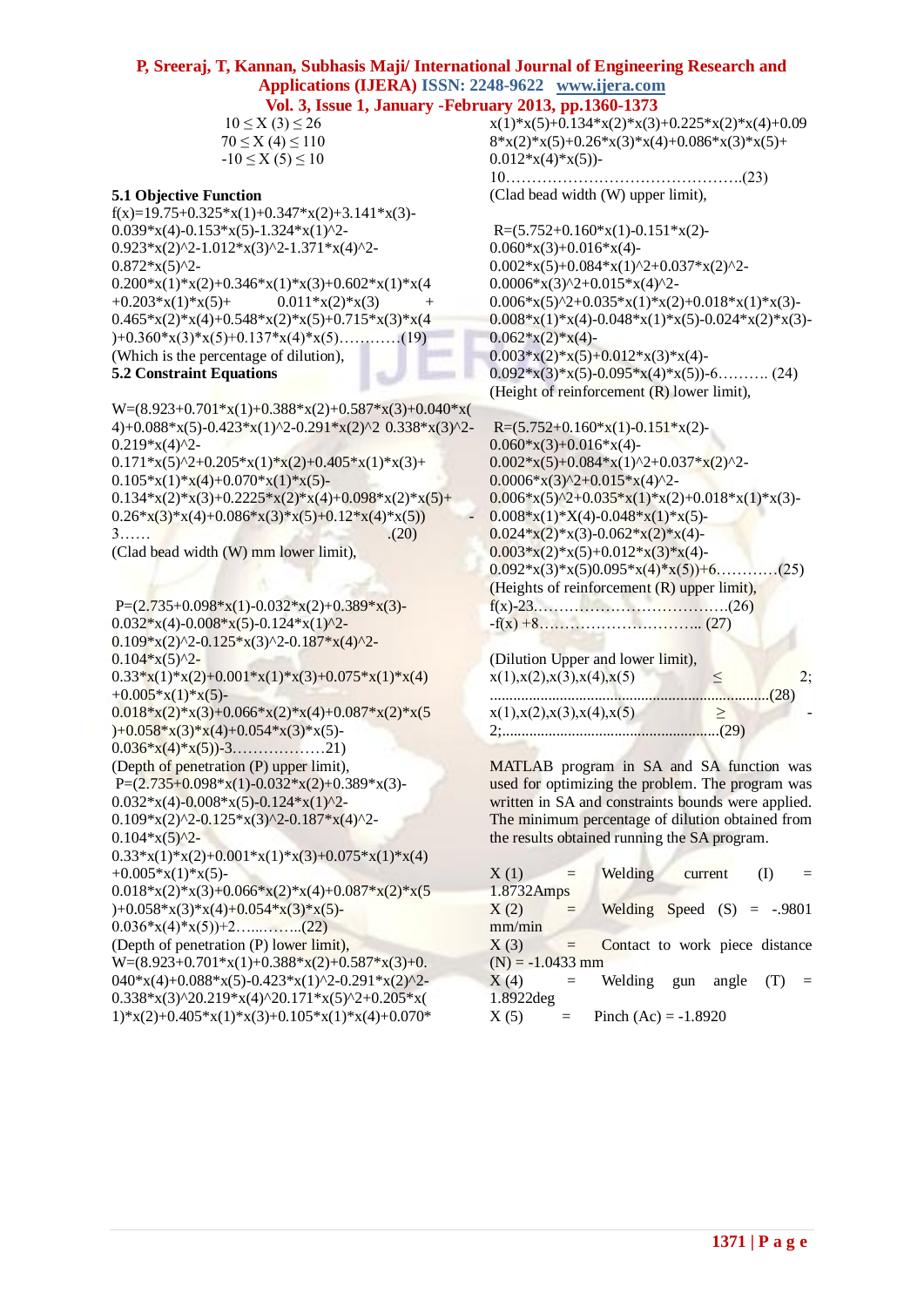# **5.3 Optimal Process parameters**

| <b>Table 9 Optimal Process parameters</b> |                 |
|-------------------------------------------|-----------------|
| Parameters                                | Range           |
|                                           |                 |
| Welding current (I)                       | 200 Amps        |
| Welding Speed (S)                         | $155$ mm/min    |
|                                           |                 |
| Contact tip to work distance $(N)$        | $10 \text{ mm}$ |
| Welding gun angle $(T)$                   | 86 deg          |
|                                           |                 |
| Pinch(Ac)                                 | $-5$            |
|                                           |                 |
| <b>5.4 Optimised Bead Parameters</b>      |                 |
| <b>Table 10 Optimal Bead parameters</b>   |                 |
| Dilution (D)                              | 2.7658%         |
| Clad bead width (W)                       | $1.952$ mm      |
| Penetration (P)                           | $1.017$ mm      |

Penetration (P) Height of reinforcement(R)



#### **6. RESULTS AND DISCUSSIONS**

1. A five level five factor full factorial design matrix based on central composite rotatable design technique was used for the mathematical development of model to optimize clad bead geometry of austenitic stainless steel deposited by GMAW.

2. Simulated Annealing algorithm tool available in MATLAB 7 software was efficiently employed for optimization of clad bead geometry. Table 9 and Table 10 shows optimal process and bead parameters

3. In cladding by a welding process clad bead geometry and dilution are very important for economising the material. This study effectively used SA to determine the cladding parameters to obtain optimum percentage of dilution and to predict bead geometry.

4. Increasing welding current increases depth of penetration and reducing percentage of dilution.

This is because molten metal droplets transferring from electrodes to plate are strongly over heated and this extra heat contributes more melting of work piece as the current increased the temperature of droplets increases and consequently more heat is transferred to plate. The increase in penetration and decrease in dilution could be the result of enhanced arc force and heat input per unit length of clad bead resulting in higher current density causing melting larger volume of base metal and hence deeper penetration and reduced dilution.

5.11mm

5. Increase in welding speed increase in dilution. This is attributed to lesser heat input higher speeds. 6. Increase in angle resulted increasing depth of penetration and reduced dilution

#### **8. CONCLUSIONS**

Based on the above study it can be observed that the developed model can be used to predict clad bead geometry within the applied